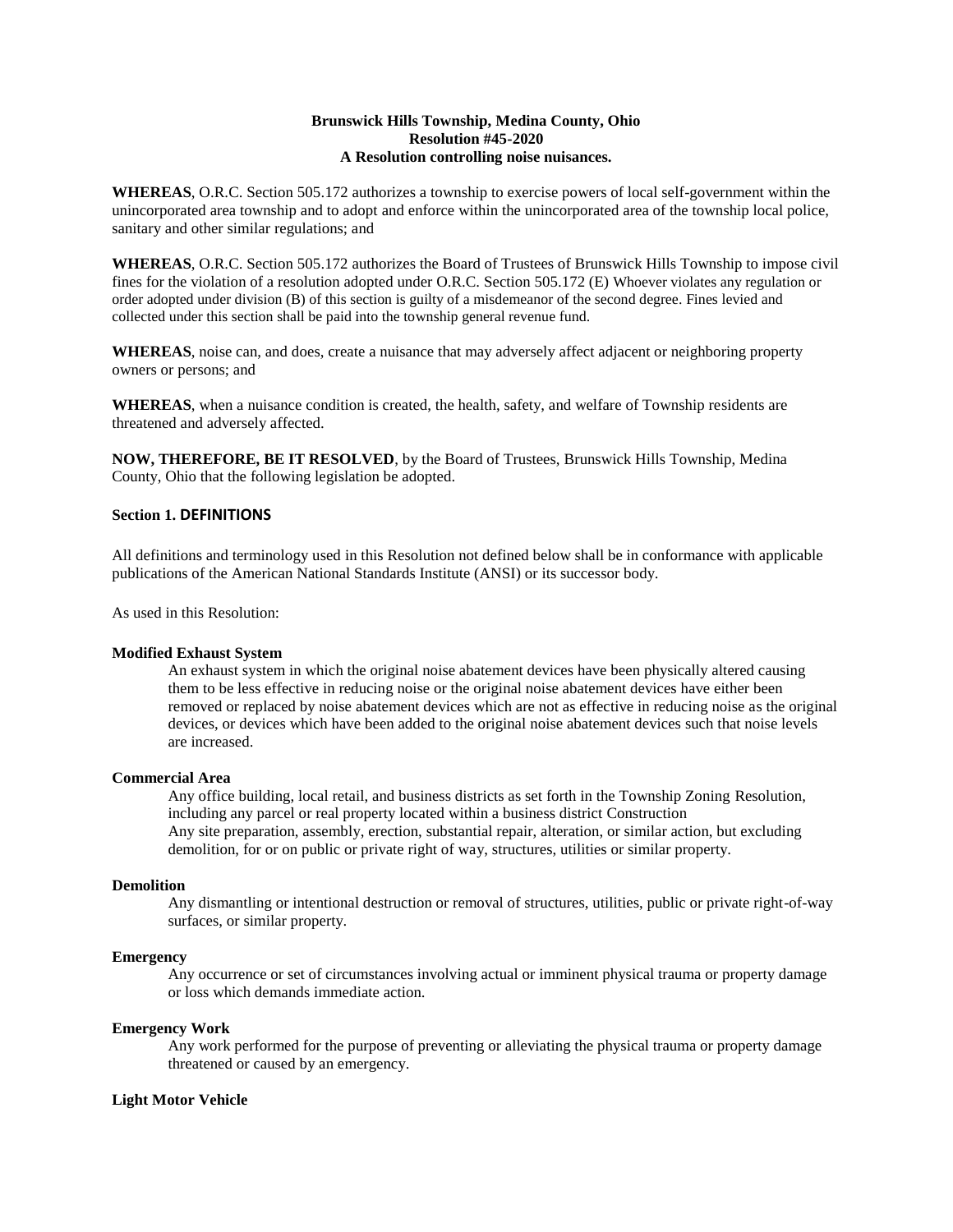Any automobile, van, motorcycle, motor driven cycle, motor scooter, dune buggy, snowmobile, all-terrain vehicles, go-carts, minibike or trucks with gross vehicular weight of less than 8,000 pounds.

## **Motor Vehicle**

Every vehicle defined as a motor vehicle in the Ohio Revised Code.

#### **Motorcycle**

Every vehicle defined as a motorcycle in the Ohio Revised Code.

### **Motorized Bicycle**

Every vehicle defined as a motorized bicycle in the Ohio Revised Code.

### **Noise**

Any sound which annoys or disturbs persons of normal sensibilities or which causes or tends to cause an adverse psychological or physiological effect on persons.

### **Noise Disturbance**

Any sound which endangers or injures the safety or health of humans or animals; annoys or disturbs a reasonable person of normal sensitivities; or, endangers or injures personal or real property.

#### **Person**

Any individual, association, partnership or corporation and includes any officer, employee, department, agency or instrumentality of a state or any political subdivision of a state.

#### **Place of Public Entertainment**

Any commercial facility open to the general public for purposes of entertainment.

#### **Plainly audible**

Any sound produced by a mechanical or electronic sound making device or instrument that can be heard by a person using his normal hearing faculties. The person need not determine with particularity the type of sound, the words, phrases, or lyrics heard and the detection of a rhythmic bass or other reverberating type sound is sufficient to constitute plainly audible sound.

### **Powered Model Vehicle**

Any self-propelled airborne, waterborne, or land borne plane, vessel or vehicle which is not designed to carry persons, including but not limited to, any model airplane, boat, car or rocket.

#### **Public Right of Way**

Any street, avenue, boulevard, highway, sidewalk, alley or other roadway.

#### **Real Property Boundary**

An imaginary line along the ground surface, and its vertical extension, which separates the real property owned by one person from that owned by another person.

#### **Residential Area**

Single family, two family and multi-family zoning district classifications, or any other designed residential district.

## **Sound**

An oscillation in pressure, particle displacement, particle velocity, or other physical parameter, in a medium with internal forces that cause compression and rarefaction of that medium. The description of sound may include any characteristic of such sound, including duration, intensity and frequency.

## **Section 2. NOISE DISTURBANCES PROHIBITED**

A. No person shall make, continue, cause to be made, suffer, allow, or permit within the unincorporated area of Brunswick Hills Township, Medina, County, Ohio any unreasonably loud, disturbing or unnecessary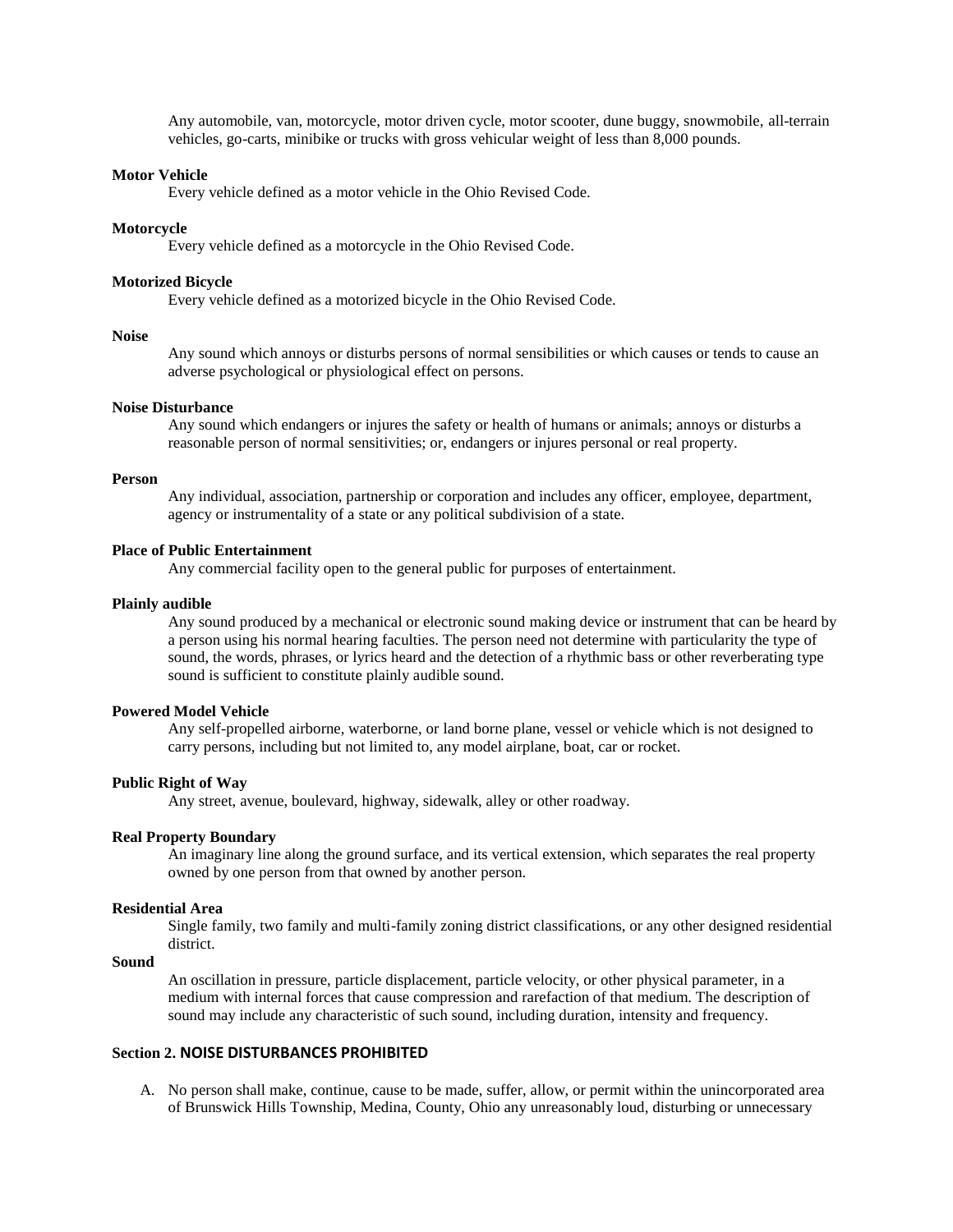noise or noises of such character, intensity or duration that annoy, disturb, injure or endangers the peace, health, comfort, safety or quiet of any individual.

- B. This Resolution shall not apply to noncommercial public speaking and public assembly activities conducted on any public space or public right-of-way.
- C. This Resolution applies to all liquor establishments to which a "D" Permit has been issued by the Ohio Division of Liquor Control.

### **Section 3**. **SPECIFIC PROHIBITIONS**

The creation of noise or noises in the following manner are declared to be in violation of Section A, but this enumeration shall not be deemed exclusive:

#### Air Conditioners

Maintaining any refrigeration machinery or air conditioning, consisting of air compressors or rotating or reciprocating machinery, in such a manner as to create a noise disturbance across a residential real property boundary.

### Construction

Operating or permitting the operation of any tools or equipment used in construction, drilling or demolition work noise or sound which is plainly audible at a distance of one hundred and fifty feet (150') between the hours of 11:00 p.m. and 7:00 a.m. such that the sound therefrom creates a noise disturbance across a residential real property boundary, except for emergency work of public service utilities or by special variance. This paragraph shall not apply to the use of domestic power tools subject to subsection (C) hereof.

### Domestic Power Tools

Operating or permitting the operation of any mechanically powered saw, drill, sander, grinder, lawn or garden tool, lawnmower, or other similar device used outdoors, other than powered snow removal equipment, noise or sound which is plainly audible at a distance of one hundred and fifty feet (150') between the hours of 11:00 p.m. and 7:00 a.m., or on Saturday or Sunday before the hour of 8:00 a.m.

#### Emergency Signaling Devices

The intentional sounding or permitting the sounding outdoors of any fire, burglar or civil defense alarm, siren, whistle or similar stationary emergency signaling device, except for emergency purposes or for testing, as provided in this Resolution. Testing of a stationary emergency signaling device shall occur at the same time of day each time such a test is performed, but not before 7:00 a.m. or after 11:00 p.m. or the closing time of a commercial establishment, whichever shall occur later. Any such testing shall use only the minimum cycle test time. In no case shall such time exceed sixty seconds. Testing of the complete emergency signaling system, including the functioning of the signaling device and the personnel response to the signaling device, shall not occur before 7:00 a.m. or after 11:00 p.m. In no case shall such test exceed ten seconds.

## Explosives, Firearms and Similar Devices

The using of firing or explosives, firearms or similar devices which create impulsive sound so as to cause a noise disturbance across a residential real property boundary or on a public space or right of way, without first obtaining a special variance. This Resolution shall not apply to permitted hunting or target shooting.

## Loading and Unloading Materials

Loading, unloading, opening, closing, or other handling of boxes, crates, containers, building materials, garbage cans or similar objects noise or sound which is plainly audible at a distance of one hundred and fifty feet (150') between the hours of 11:00 p.m. and 7:00 a.m. in such a manner as to cause a noise disturbance across a residential real property boundary.

### Loudspeakers/Public Address System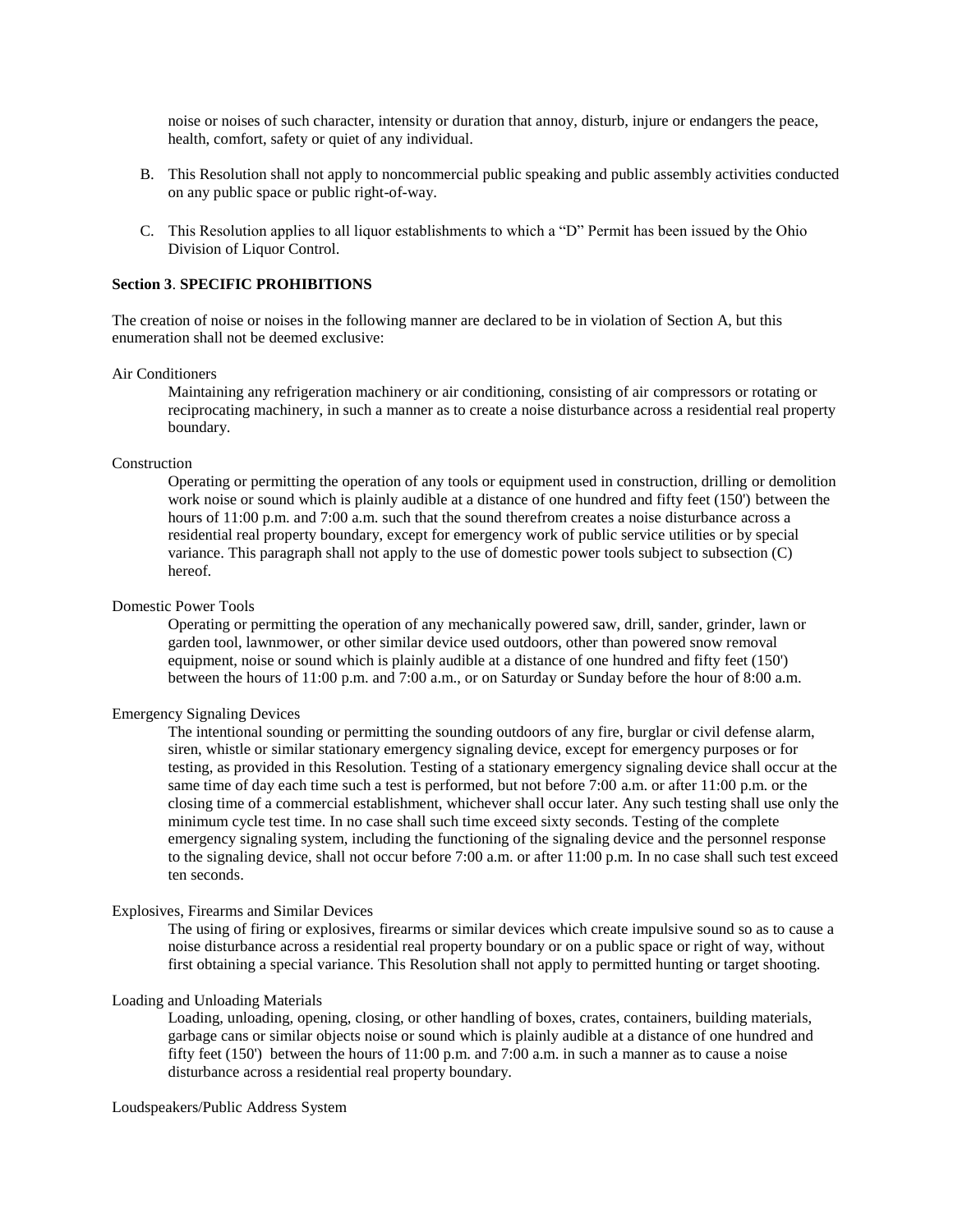1. Using, operating or permitting the operation of any loudspeaker, public address system, mobile sound vehicle or similar device amplifying sound therefrom on a public right of way or public space for any commercial purpose.

2. Using, operating or permitting for any noncommercial purpose any loudspeaker, public address system, mobile sound vehicle, or similar noise or sound which is plainly audible at a distance of one hundred and fifty feet (150') device between the hours of 11:00 p.m. and 7:00 a.m. such that the sound therefrom creates a noise disturbance across a residential real property boundary.

### Powered Model Vehicles

Operating or permitting the operation of a powered model vehicle or vehicles so as to create a noise disturbance across a residential real property boundary or in a public space noise or sound which is plainly audible at a distance of one hundred and fifty feet (150') between the hours of 11:00 p.m. and 7:00 a.m.

## Vehicle or Motorboat Repairs and Testing

Repairing, rebuilding, modifying or testing any motor vehicle, motorcycle, motorized bicycle or motorboat in such a manner as to cause a noise disturbance across a residential real property boundary noise or sound which is plainly audible at a distance of one hundred and fifty feet (150') between the hours of 11:00 p.m. and 7:00 a.m.

## Vehicles

- 1. It is unlawful for any person operating or occupying a motor vehicle on a street or highway to operate or amplify the sound produced by a radio, tape player or other mechanical sound-making device or instrument from within the motor vehicle so that the sound is:
	- 1. Plainly audible at a distance of 150 feet or more from the motor vehicle; or
	- 2. Louder than necessary for convenient hearing by persons inside the vehicle in areas adjoining churches, schools or hospitals.
- 2. The provisions of this Resolution shall not apply to any law enforcement motor vehicle equipped with any communication device necessary in the performance of law enforcement duties or to any emergency or public safety vehicle equipped with any communication device necessary in the performance of any emergency procedures.
- 3. The provisions of this Resolution do not apply to motor vehicles used for business or political purposes, which, in the normal course of conducting such business, use sound-making devices.
- 4. The provisions of this Resolution do not apply to the noise made by a horn or other warning device required or permitted by State law or these codified resolutions.
- 5. As used in this Resolution, "plainly audible" means any sound produced by a radio, tape player or other mechanical or electronic sound-making device or instrument, from within the interior or exterior of a motor vehicle, including sound produced by a portable sound-making device, that can be clearly heard outside the vehicle by a person using his or her normal hearing faculties, at a distance of 150 feet or more from the motor vehicle.
- 6. A Police Officer who hears a sound that is plainly audible, as defined herein, shall be entitled to measure the sound according to the following standards:
	- 1. The primary means of detection shall be by means of the Police Officer's ordinary auditory senses, so long as the Police Officer's hearing is not enhanced by any mechanical device, such as a microphone or hearing aid.
	- 2. The Police Officer's shall have a direct line of sight and hearing to the motor vehicle producing the sound so that he or she can readily identify the offending motor vehicle and the distance involved.
	- 3. The Police Officer's need not determine the particular words or phrases being produced or the name of any song or artist producing the sound. The detection of a rhythmic bass reverberatingtype sound is sufficient to constitute a plainly audible sound.
- 7. The motor vehicle from which the sound is produced shall be located upon (stopped, standing or moving) any street or highway within the Township. Parking lots and driveways are included when any part thereof is open to the public for purposes of vehicular traffic.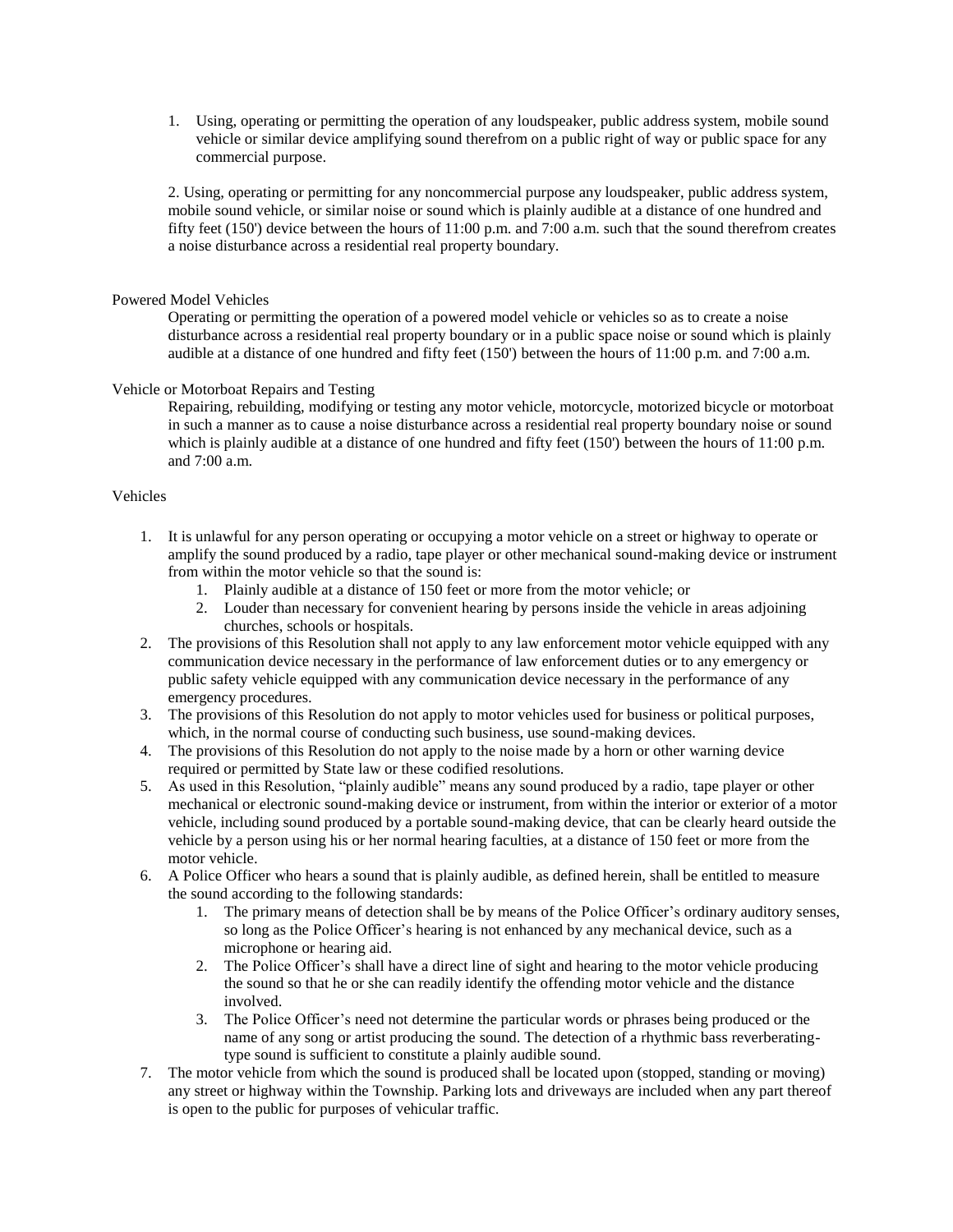- 8. The standards set forth in subsection (G) hereof, shall also apply to the detection of sound that is louder than necessary for the convenient hearing of persons inside the motor vehicle in areas adjoining churches, hospitals or parks.
- 9. Whoever violates any of the provisions of this Resolution is guilty of a Minor Misdemeanor for each offense and shall be subject to the penalty provided in Section 7.

### Dogs / Animals

The harboring or keeping of any dog or animal which, by loud, frequent, habitual or continued barking, howling or yelping, disturbs or annoys any person in the vicinity, where such noise can be heard outside the property line of the premises at which the dog or animal is kept. Any person who shall allow any dog or animal to remain, be lodged or fed within any dwelling, building, yard or enclosure, which he occupies or owns, shall be considered as harboring such dog or animal. None of the provision of this paragraph shall apply to owners, operators, or employees of duly licensed veterinary hospitals; or to blind persons when a dog serves as a guide or leader.

### Residential

The playing or permitting to be played of any music, radio, music player, television, audio system or musical instrument or the amplification of any sound in such a manner so as to annoy or disturb the peace, enjoyment, quiet, comfort or repose of any person of ordinary sensibilities, or at such volume which is plainly audible to persons other than those who are on or in the premises in which such device or instrument is being played and are voluntary listeners thereto.

### Schools / Churches

The making of any unnecessary or unreasonable noises by a person or by his operation of any instrument, device, agency or vehicle within 150 feet of any school, church or building in which religious services are held, during school hours, or during public worship, respectively.

### **Section 4. INSPECTIONS**

Any Brunswick Hills Township Police Officer, in addition to any other authority vested in him, has the power, upon presentation of proper credentials, to enter and inspect any dwelling, multi-family dwelling, building, structure or premises within the Township as may be necessary to enforce the provisions of this Resolution provided permission is obtained from the occupant or, in the case of unoccupied property, from the owner or his agent. If such permission is refused, or is otherwise unobtainable, a search warrant must be obtained upon the showing of probable cause to believe that a violation of this Resolution may exist, before such entry or inspection is made.

## **Section 5. SPECIAL VARIANCES**

- 1. The Board of Township Trustees or their designated representative shall have the authority, consistent with this Resolution, to grant special variances.
- 2. Any person seeking a special variance pursuant to this Resolution shall file an application with the Board of Township Trustees, or their designated representative. The application shall contain information which demonstrates that bringing the source of sound or activity for which the special variance is sought into compliance with this Resolution would constitute an unreasonable hardship on the applicant, on the community or other persons. Notice of an application for a special variance shall be given by the Board of Township Trustees or their representative to persons who frequent the area of the sound or activity and who may be adversely affected by the granting of the variance. Any individual who claims to be adversely affected by allowance of the special variance may file a statement with the Board of Township Trustees or their representative containing any information to support his or her claim.
- 3. Application for extension of time limits specified in special variances or for modification of other substantial conditions shall be treated like applications for initial special variances.